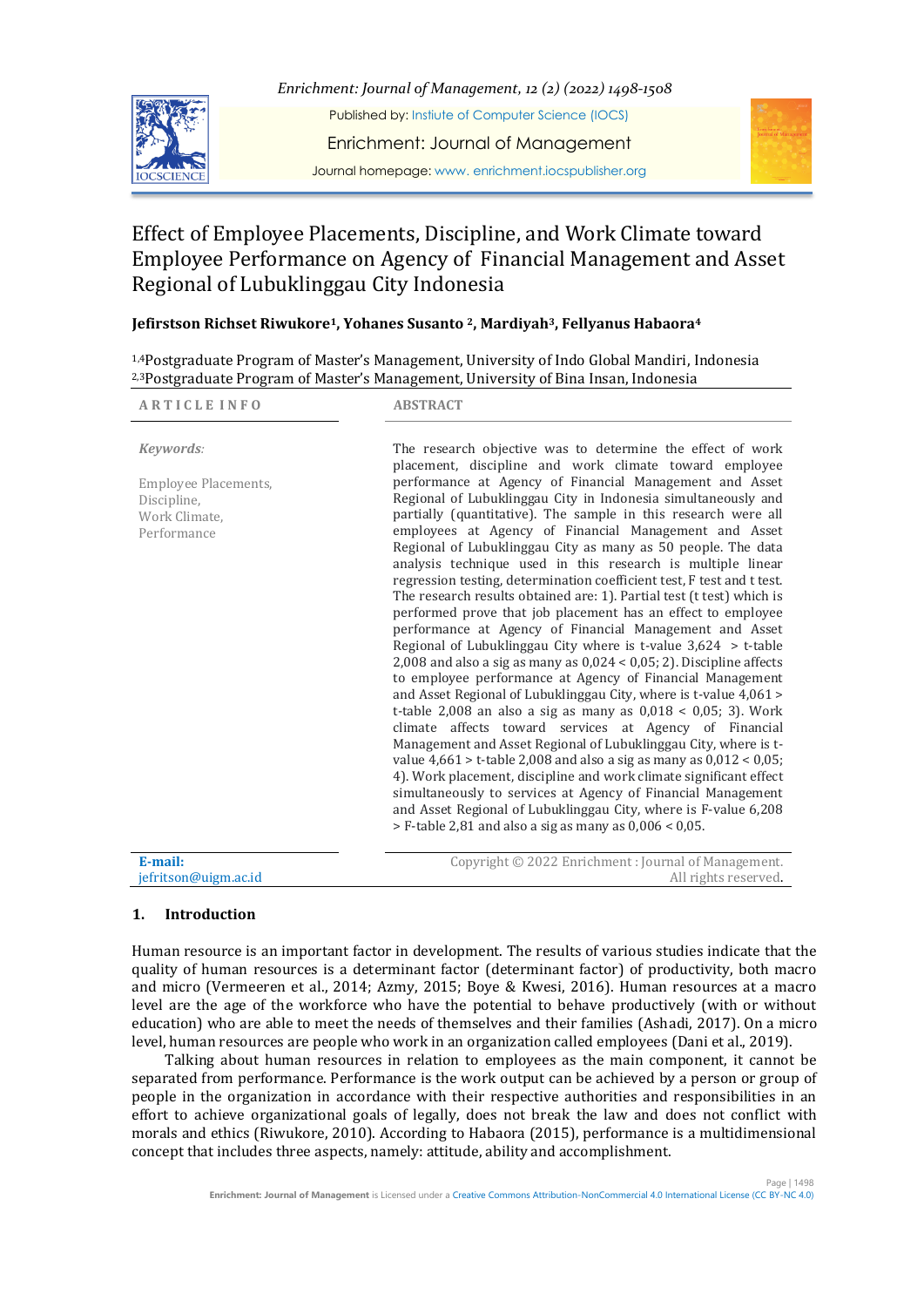Employee performance at Agency of Financial Management and Asset Regional of Lubuklinggau City the possibility is still less than optimal. Less than optimal employee performance is influenced by factors such as placement process of disproportionate employee, educational background which is not linear with jobs and responsibilities which accepted, and low levels of work discipline owned by employees. Performance problems that exist in Agency of Financial Management and Asset Regional of Lubuklinggau City, among others: employees who delegate their duties and responsibilities to others, low quantity of performance produced, periodic reports of quality that less than optimal dand the process of carrying out duties and responsibilities that are not in accordance with existing standard procedures.

Employee placement is the appointment of employees to occupy or undertake new jobs. Emelda (2018) defines placement as the process of placing employees as elements of executing work in positions that are in accordance with their abilities, skills and expertise. Placements occur when new employees or existing employees receive a promotion, transfer or demotion.

The process of employees placement to strategic positions (Head of Agency, Head of Division and Head of Section) generally filled by employees who still have family relationships (friendship) with the Regional Head. This condition is the impact of regional autonomy, where the regional head has the prerogative in the employee placement process. This is possible if you review research results from PERC (Political and Economic Risk Consultancy) in 1999 reported that Indonesia was one of the worst countries in the field of bureaucracy in the world with a score of 8.0 out of 10 for the worst (Komara, 2019). In this regard, it is very necessary to increase the competence of ASN in order to accelerate the demands for clean and authoritative government bureaucratic reform (good and clean governance), quality public services (good, efficient, and effective) in accordance with the qualifications of knowledge possessed with a professional attitude. Related to this, the Institute for Management of Development, Switzerland, and the World Competitiveness Book 2007 reported the results of a survey related to work productivity in relation to competence in 2005 which resulted in Indonesia's work productivity ranking in the 59th position out of 60 from countries surveyed or increasingly decreased compared to 2001 which reached 46th place, far from other Asian countries such as Singapore (1), Thailand (27), Malaysia (28), Korea (29), China (31), India (39), and the Philippines (49 ). Low competence also affects performance so that Indonesia is only in the last rank, namely 60th based on economic performance in 2005, Business Efficiency (59), and Government Efficiency (55). This is because the quality of Indonesia's human resources is not able to compete, the work culture is still weak and uneven (Riwukore, 2010). This situation produces irregularity in organizational management.

Order is the main characteristic of organizations, and discipline is one of the methods of maintaining that order. The main aim of discipline is to increase efficiency to the maximum extent possible by preventing the inefficiency of time and energy. Discipline tries to overcome mistakes and carelessness caused by inattention, incompetence and tardiness. In short, discipline efforts to protect good behavior by specifying the desired response (Marciniak, 2015).

Work discipline of employee Agency of Financial Management and Asset Regional of Lubuklinggau City still less than optimal and requires improvement. The lack of work discipline level that is owned by employees is reflected in the level of employee discipline towards working hours. There are still employees who are not obedient to the predetermined working hours. This can be seen from employees who come to and leave work not on time, employees who are not in the workplace during working hours, and employees who do not come to work without information. This situation is as reported by Susanto & Veronica (2019) as well as Afriansyah et al. (2020) that one of the factors affecting less than optimal service in Lubuklinggau City is discipline. It is impossible to enforce work discipline without an example from the leadership. A leader must be a role model in implementing employee work discipline. Proses penegakkan disiplin (discipline enforcement) dan pemberian sanksi (punishment) kepada pegawai yang melanggar peraturan disiplin kerja harus bersifat imperatif dan imparsial (Ferdinandus, 2020).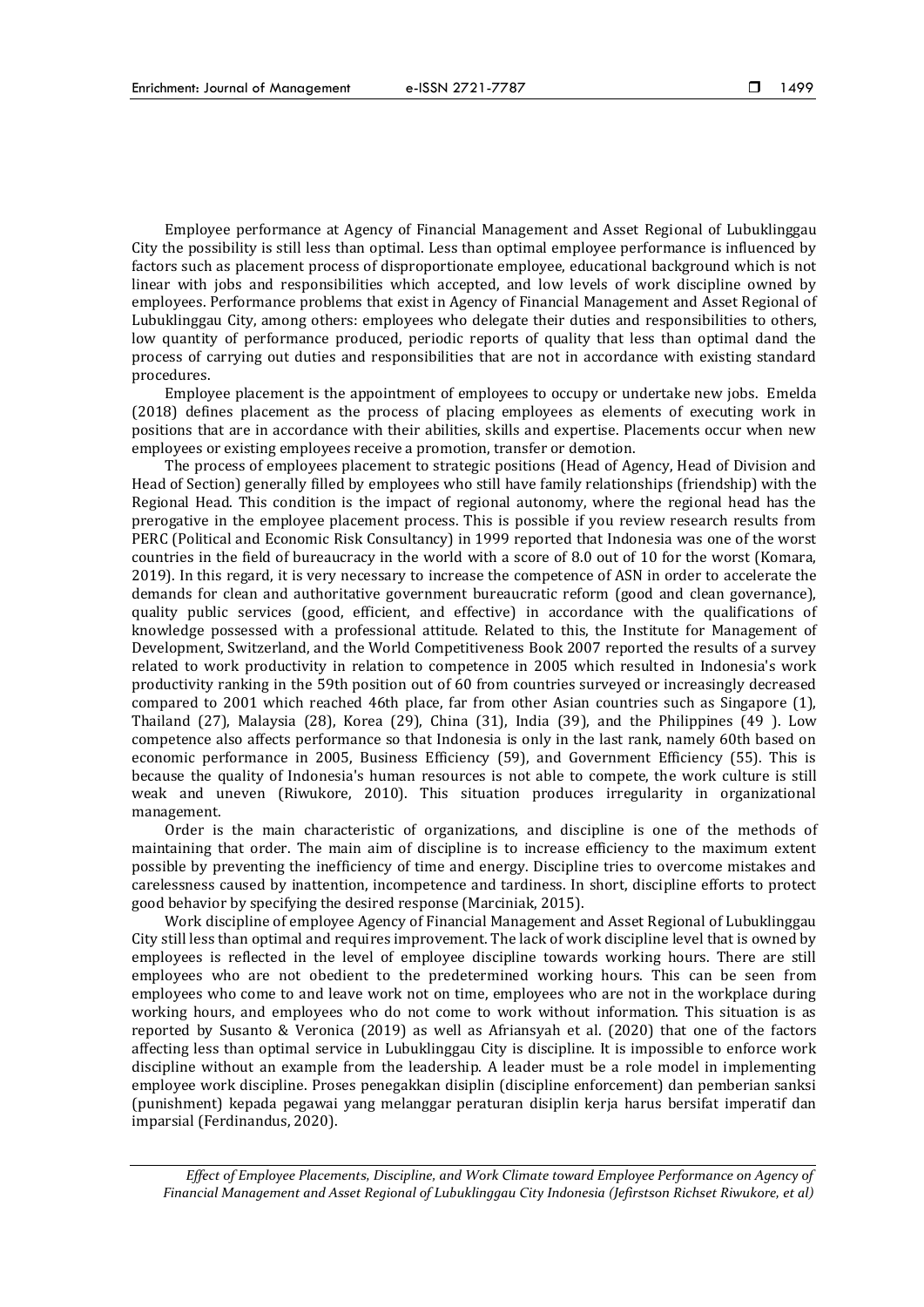A conducive work climate will linearly improve employee performance. Work climate is a series of behavioral variables that refer to values, trust, and main principles which serve as a basis for an organization's management system (Ekvall, 2013). Work climate is something that is perceived, as subjective influence of the formal system, management style, and other factors in the organization that influence attitudes, belief, values, and motivation of the people who work in a particular organization (Berberoglu, 2018). The work climate should be defined clearly and in detail so that it can be understood by every employee in carrying out their duties.

The working climate conditions that developed at Agency of Financial Management and Asset Regional of Lubuklinggau City is still not conducive. Competition is unhealthy and mutually defeating one another, is a strong indicator of the existing unfavorable working climate. Different interpretations of the organization's vision and mission, often a trigger factor for the emergence of problems between parts of the organization. In addition, there is a lack of proportionality in the distribution of workloads and rewards received by employees, will result in gaps in communication and work productivity. The existing conditions, if allowed to continue, will be counterproductive to the goals the organization wants to achieve.

#### **2. Methods**

#### **2.1 Research Design**

The research design used is a quantitative associative design that aims to describe the relationship between the variables to be tested. In addition, the causal associative design is used to explain and describe certain phenomena in a variable, symptom or situation, so that the data obtained can be analyzed to determine the effect of the relationship between the independent variable and the dependent variable. In this research the first independent variable (X1) is work placement, the second independent variable (X2) is discipline, the third independent variable (X3) is work climate and the dependent variable (Y) is employee performance.

# **2.2 Population and Sample**

Population is a generalization area consisting of objects or subjects that have certain qualities and characteristics that are determined by the researcher to be studied and then draw conclusions (Sugiyono, 2017). Population is the whole object of research (Arikunto, 2014). The population in this study were all existing employees at Agency of Financial Management and Asset Regional of Lubuklinggau City. The sample is part of the number and characteristics of the population. So the sampling technique is saturated sampling. Saturated sample is a sampling technique when the population is used as the research sample. Where all members of the population are used as samples in the research (Sugiyono, 2017). The research objects were 50 State Civil Apparatus at Agency of Financial Management and Asset Regional of Lubuklinggau City.

#### **2.3 Data Collection Techniques & Instruments and Analysis Method**

The type of data used in this study is the type of quantitative data obtained from primary data and secondary data as supporting data for this research. Primary data is data obtained from direct sources, such as data obtained from distributing questionnaires filled in by respondents, while secondary data is data obtained from literature and processed data such as previous studies, journals, and collected articles from searching on the internet relevant to the research. Sources of data through distributing questionnaires and observations. Questionnaire, data collection is done by distributing a list of questions to respondents. This questionnaire is intended to obtain informative answers from respondents from the partners in Agency of Financial Management and Asset Regional of Lubuklinggau City. The data analysis technique used in this research is multiple linear regression testing, determination coefficient test, F test and t test.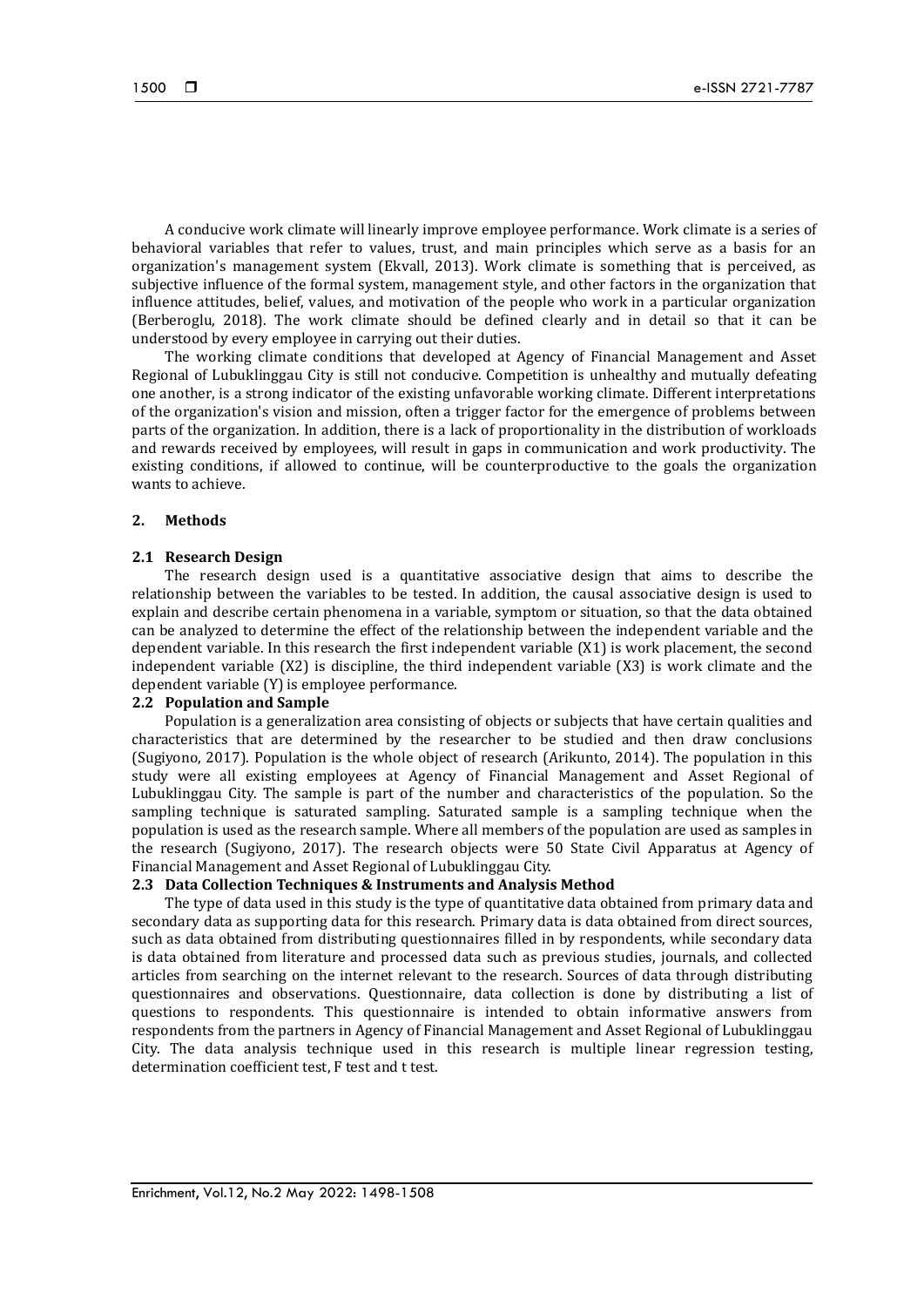#### **3. Result and Discussion**

#### **3.1 Result**

Agency of Financial Management and Asset Regional of Lubuklinggau City has a position as a supporting element of the Mayor's duties with the main task of carrying out the formulation and implementation of regional policies in field of financial management and asset regional as well as carrying out assistance tasks given by the City Government or Provincial Government.

As for the functions attached to Agency of Financial Management and Asset Regional of Lubuklinggau City among others, the formulation of technical policies and planning, implementation and coordination, and cooperation with related agencies/institutions in the framework financial management and asset regional.

# **a. Validity and Reliability Test**

|     | TEST THE VALIDITY OF WORK PLACEMENT VARIABLE    |        |                                      |             |  |  |
|-----|-------------------------------------------------|--------|--------------------------------------|-------------|--|--|
| No. | <b>Statement of Work Placement</b><br>Variables | Rcount | Rtable<br>$(\alpha = 0.05)$ : N = 50 | Information |  |  |
|     | Statement of 1                                  | 0,752  | 0.273                                | Valid       |  |  |
| 2   | Statement of 2                                  | 0,642  | 0,273                                | Valid       |  |  |
| 3   | Statement of 3                                  | 0,503  | 0,273                                | Valid       |  |  |
| 4   | Statement of 4                                  | 0.665  | 0.273                                | Valid       |  |  |
| 5   | Statement of 5                                  | 0.554  | 0,273                                | Valid       |  |  |
| 6   | Statement of 6                                  | 0.539  | 0.273                                | Valid       |  |  |
| 7   | Statement of 7                                  | 0,672  | 0,273                                | Valid       |  |  |
| 8   | Statement of 8                                  | 0.546  | 0.273                                | Valid       |  |  |
| 9   | Statement of 9                                  | 0,501  | 0,273                                | Valid       |  |  |
| 10  | Statement of 10                                 | 0,328  | 0,273                                | Valid       |  |  |

| <b>TABLE 1</b>                |  |
|-------------------------------|--|
| VALIDITY OF WORK PLACEMENT VA |  |

| TABLE 2                             |            |
|-------------------------------------|------------|
| PLACEMENT VARIABLE RELIABILITY TEST |            |
| Cronbach's Alpha                    | N of Items |
| .768                                | 10         |

From the results of the calculation of the reliability test of the list of statements of work placement variables, the value is obtained Cronbach's Alpha in the amount of 0,768. An instrument is declared reliable if it has a reliability coefficient of at least 0,60. Thus, it can be said that the work placement variable is reliable or trustworthy.

**TABLE 3**

|                                                         | <b>VALIDITY TEST OF DISCIPLINE VARIABLE</b> |        |                                           |             |  |  |  |
|---------------------------------------------------------|---------------------------------------------|--------|-------------------------------------------|-------------|--|--|--|
| <b>Statement of Work Discipline</b><br>No.<br>Variables |                                             | Rcount | $R_{table}$<br>$(\alpha = 0.05)$ : N = 50 | Information |  |  |  |
|                                                         | Statement of 1                              | 0,546  | 0,273                                     | Valid       |  |  |  |
| 2                                                       | Statement of 2                              | 0.530  | 0.273                                     | Valid       |  |  |  |
| 3                                                       | Statement of 3                              | 0,462  | 0,273                                     | Valid       |  |  |  |
| 4                                                       | Statement of 4                              | 0.674  | 0,273                                     | Valid       |  |  |  |
| 5                                                       | Statement of 5                              | 0,305  | 0,273                                     | Valid       |  |  |  |
| 6                                                       | Statement of 6                              | 0,530  | 0,273                                     | Valid       |  |  |  |
| 7                                                       | Statement of 7                              | 0.597  | 0.273                                     | Valid       |  |  |  |
| 8                                                       | Statement of 8                              | 0,632  | 0,273                                     | Valid       |  |  |  |
| 9                                                       | Statement of 9                              | 0,618  | 0,273                                     | Valid       |  |  |  |
| 10                                                      | Statement of 10                             | 0.525  | 0.273                                     | Valid       |  |  |  |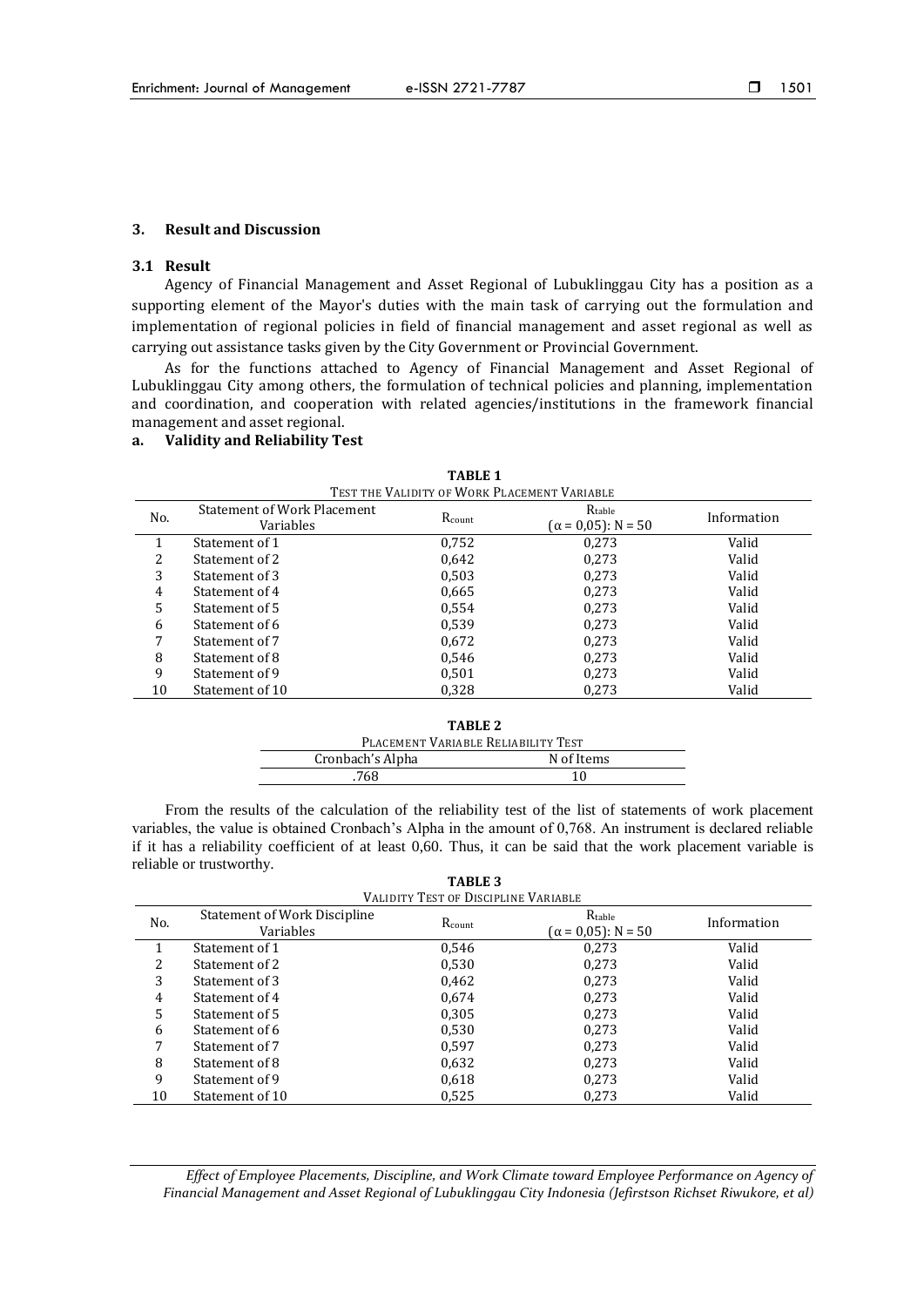| TABLE 4                                 |            |
|-----------------------------------------|------------|
| RELIABILITY TEST OF DISCIPLINE VARIABLE |            |
| Cronbach's Alpha                        | N of Items |
| .736                                    | 10         |

From the results of the calculation of the reliability test list of statements of discipline variable, the value is obtained Cronbach's Alpha in the amount of 0,736. The value is above the level rtabel of value 0,273. An instrument is declared reliable if it has a reliability coefficient of at least 0,60. Thus, it can be said that the discipline variable is reliable or trustworthy.

| No. | <b>Statement of Work Work</b><br>Climate Variables | Rcount | Rtable<br>$(\alpha = 0.05)$ : N = 50 | Information |
|-----|----------------------------------------------------|--------|--------------------------------------|-------------|
| 1   | Statement of 1                                     | 0.543  | 0.273                                | Valid       |
| 2   | Statement of 2                                     | 0.733  | 0.273                                | Valid       |
| 3   | Statement of 3                                     | 0.732  | 0.273                                | Valid       |
| 4   | Statement of 4                                     | 0,615  | 0.273                                | Valid       |
| 5   | Statement of 5                                     | 0.398  | 0.273                                | Valid       |
| 6   | Statement of 6                                     | 0.444  | 0.273                                | Valid       |
| 7   | Statement of 7                                     | 0.391  | 0.273                                | Valid       |
| 8   | Statement of 8                                     | 0.334  | 0.273                                | Valid       |
| 9   | Statement of 9                                     | 0.524  | 0.273                                | Valid       |
| 10  | Statement of 10                                    | 0,384  | 0,273                                | Valid       |

**TABLE 6**

| RELIABILITY TEST OF WORK CLIMATE VARIABLE |            |
|-------------------------------------------|------------|
| Cronbach's Alpha                          | N of Items |
| .782                                      | 10         |

From the results of the calculation of the reliability test of the work climate variable statement list, the Cronbach's Alpha value was obtained at 0,782 and this value is above the rtable which is valued at 0,273. Thus, it can be said that the work climate variable is reliable or trustworthy.

| <b>VALIDITY TEST OF PERFORMANCE VARIABLES</b><br>Statement of Work<br>Rtable<br>No.<br>Information<br>Rcount |                       |                                          |                            |       |  |  |
|--------------------------------------------------------------------------------------------------------------|-----------------------|------------------------------------------|----------------------------|-------|--|--|
|                                                                                                              | Performance Variables |                                          | $(\alpha = 0.05)$ : N = 50 |       |  |  |
| 1                                                                                                            | Statement of 1        | 0,796                                    | 0,273                      | Valid |  |  |
| 2                                                                                                            | Statement of 2        | 0,649                                    | 0,273                      | Valid |  |  |
| 3                                                                                                            | Statement of 3        | 0,563                                    | 0,273                      | Valid |  |  |
| 4                                                                                                            | Statement of 4        | 0,700                                    | 0,273                      | Valid |  |  |
| 5                                                                                                            | Statement of 5        | 0,672                                    | 0,273                      | Valid |  |  |
| 6                                                                                                            | Statement of 6        | 0,705                                    | 0,273                      | Valid |  |  |
| 7                                                                                                            | Statement of 7        | 0,708                                    | 0,273                      | Valid |  |  |
| 8                                                                                                            | Statement of 8        | 0,672                                    | 0,273                      | Valid |  |  |
| 9                                                                                                            | Statement of 9        | 0,483                                    | 0,273                      | Valid |  |  |
| 10                                                                                                           | Statement of 10       | 0,535                                    | 0,273                      | Valid |  |  |
|                                                                                                              |                       |                                          |                            |       |  |  |
|                                                                                                              |                       | TABLE 8                                  |                            |       |  |  |
|                                                                                                              |                       | RELIABILITY TEST OF PERFORMANCE VARIABLE |                            |       |  |  |
|                                                                                                              | Cronbach's Alpha      |                                          | N of Items                 |       |  |  |

| Grondach s'Alpha | N OI REINS |
|------------------|------------|
| 842              |            |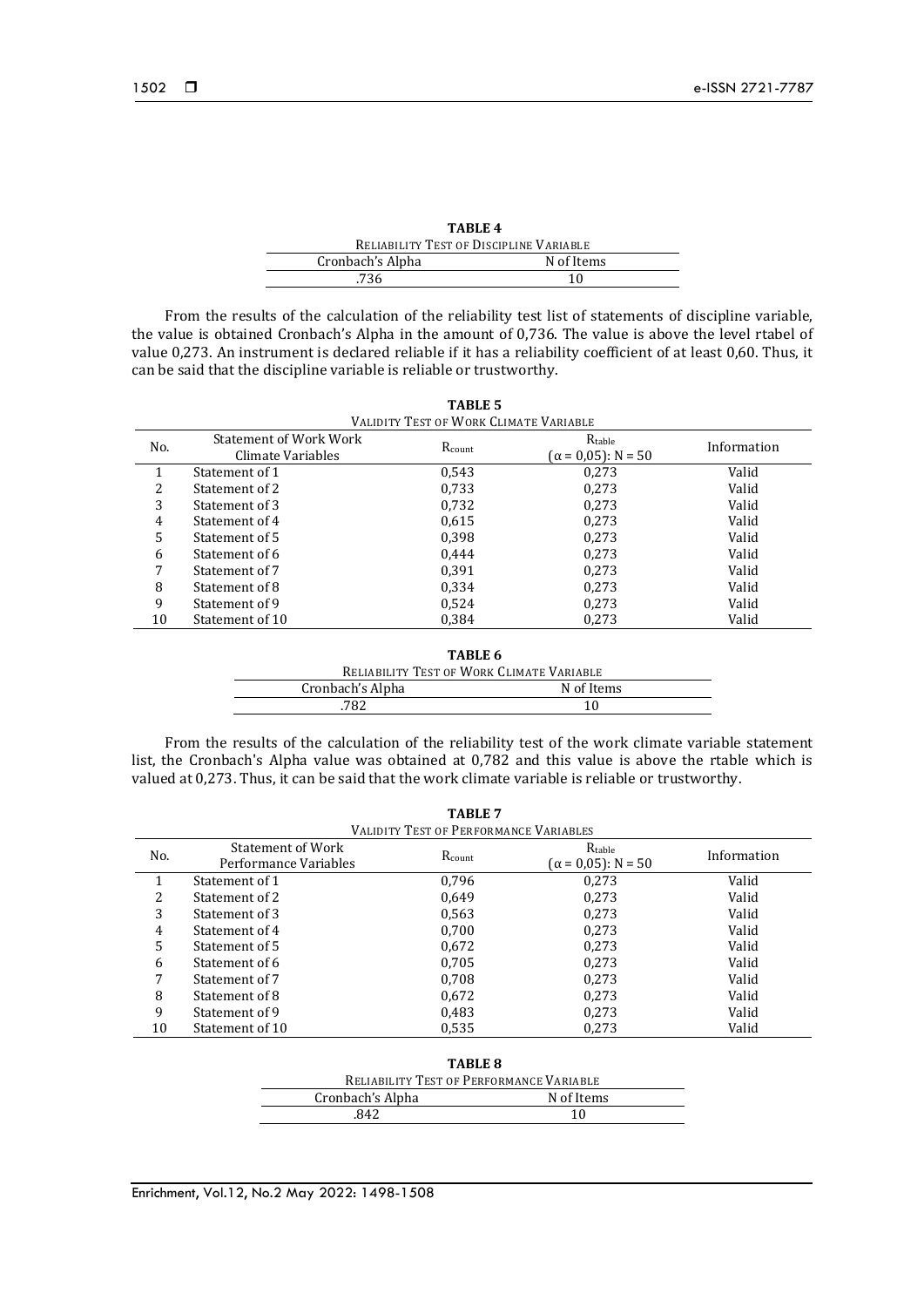From the results of the calculation of the reliability test of the list of statements of the performance variables, the Cronbach's Alpha value is 0,842. Thus, it can be said that variable performance is reliable.

## **b. Test of Data Normality**

The normality test is carried out to see the level of normality of the data used in the research. The level of the normalcy of data distribution is very important because the data is normally distributed, so the data can be considered representative of the population.

| TABLE <sub>9</sub>                       |                                |           |            |              |             |  |  |
|------------------------------------------|--------------------------------|-----------|------------|--------------|-------------|--|--|
|                                          | RESULTS OF DATA NORMALITY TEST |           |            |              |             |  |  |
| N                                        |                                | Placement | Discipline | Work Climate | Performance |  |  |
|                                          |                                | 50        | 50         | 50           | 50          |  |  |
| Normal Parameters <sup>a,b</sup><br>Mean |                                | 43.9600   | 44.2200    | 43.9000      | 44.1800     |  |  |
|                                          | Std. Deviation                 | 3.09021   | 3.19624    | 3.42410      | 3.54959     |  |  |
| Most<br>Extreme                          | Absolute                       | .105      | .136       | .150         | .090        |  |  |
| <b>Differences</b>                       | Positive                       | .095      | .087       | .093         | .090        |  |  |
|                                          | Negative                       | $-105$    | $-136$     | $-150$       | $-080$      |  |  |
| Test Statistic                           | .105                           | .136      | .150       | .090         |             |  |  |
| Asymp. Sig. (2-tailed)                   |                                | 200c.d    | .092c      | .087c        | .200c.d     |  |  |

1) Test distribution is Normal

2) Calculated from data

3) Lilliefors Significance Correction

4) d. This is a lower bound of the true significance

The results of the normality test above show the significance value (Sig) for the job placement variable having a value of  $0,200^{c,d}$ . While the Sig for the discipline variable has a value of  $0,092^c$ , then the work climate variable has a value of  $0.087<sup>c</sup>$ , and the performance variable has a significance value (Sig) of 0,200<sup>c,d</sup>. Because the value of the three is  $> 0.05$ , the independent variable and the dependent variable have normal data distribution.

#### **c. Heteroscedasticity Test**

The heteroscedasticity test aims to test whether the regression model has inequality of variants from the residuals of one observation to another.

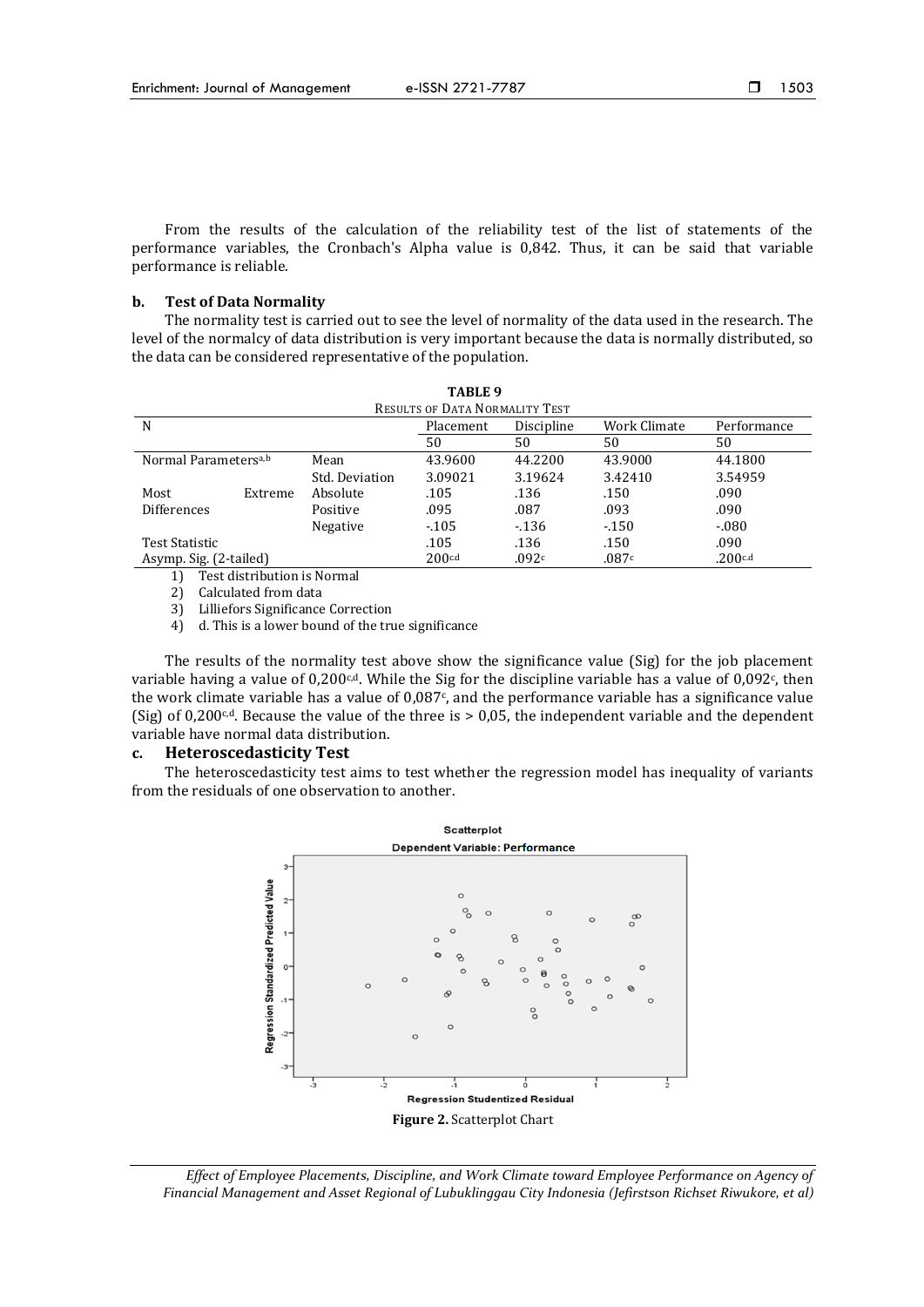Based on the results of the SPSS test, the data points do not form a certain pattern and spread up and down the number 0 on the Y-axis. Thus, it can be concluded that there is no interference with the assumption of heteroscedasticity, meaning that the regression model above is good and acceptable. **d. Hypothesis Test**

|       |              |                | <b>TABLE 10</b>                             |              |       |      |
|-------|--------------|----------------|---------------------------------------------|--------------|-------|------|
|       |              |                | <b>TEST RESULTS OF PARTIAL SIGNIFICANCE</b> |              |       |      |
|       |              | Unstandardized |                                             | Standardized |       |      |
| Model |              | Coefficients   |                                             | Coefficients |       | Sig  |
|       |              | B              | Std. Error                                  | Beta         |       |      |
|       | (Constant)   | 53.381         | 13.357                                      |              | 3.997 | .000 |
|       | Placement    | .349           | .179                                        | .097         | 3.624 | 0.24 |
|       | Discipline   | .415           | .165                                        | .009         | 4.061 | 0.18 |
|       | Work Climate | .481           | .164                                        | .104         | 4.661 | 0.12 |
|       | .            |                |                                             |              |       |      |

a. Dependent Variable: Performance

Based on the results of the above calculations, it can be seen that the value of employee placement has a value t<sub>count</sub>  $3,624 > t_{table}$  2,008 and value of sig 0,024 < 0,05. This shows that the job placement variable partially has a significant effect to performance. Discipline has value  $t_{\text{count}}$  4,061 >  $t_{\text{table}}$  2,008 and value of Sig 0,018 < 0,05. This shows that the discipline variable partially has a significant effect on performance. Work climate has value  $t_{\text{count}}$  4,661 >  $t_{\text{table}}$  2,008 and value of Sig 0,012 < 0,05. This shows that the work climate variable partially has a significant effect on performance.

# **e. Coefficient of Determination (R2)**

**TABLE 11** TEST RESULT OF DETERMINATION COEFFICIENT Model R R Square Adjusted R. Square Std. Error of the Estimate  $1 \t 32^a \t 3.61709$  .384  $3.61709$ 

From the calculation of the coefficient of determination, the value of R is 0,632. This means that there is a positive relationship between the variables of work placement, discipline, and work climate toward employee performance at Agency of Financial Management and Regional Assets in Lubuklinggau City is verry strong. If work placement, discipline, and work climate improve then performance will also increase. Then from the calculation of the coefficient of determination (R2) of 0,40. This means that the magnitude of the influence of work placement, discipline, and work climate on performance in Agency of Financial Management and Asset Regional of Lubuklinggau City, by 0,384 or 38,4%, while the remaining 61,6% is influenced by other variables not included in this research such as variables of organizational culture, work environment, commitment, and so on.

# **f. The Test of Simultaneous Significance of Work Placement and Discipline**

| TABLE 12                           |            |                |    |             |       |                   |  |
|------------------------------------|------------|----------------|----|-------------|-------|-------------------|--|
| <b>RESULT OF SUMULTANEOUS TEST</b> |            |                |    |             |       |                   |  |
| Model                              |            | Sum of Squares | df | Mean Square |       | Sig               |  |
|                                    | Regression | 342.465        |    | 132.232     | 8.094 | .010 <sub>b</sub> |  |
|                                    | Residual   | 614.915        | 47 | 13.083      |       |                   |  |
|                                    | Total      | 617.380        | 49 |             |       |                   |  |

a. Dependent Variable: Performance

b. Predictors: (Constant): Discipline, Placement

Based on the recapitulation of the F Test results above, it can be explained that the variables of work placement and discipline toward performance at Agency of Financial Management and Asset Regional of Lubuklinggau City, with  $F_{\text{count}}$  value = 8,094 >  $F_{\text{table}}$  = 3,20 with signification level is Sig =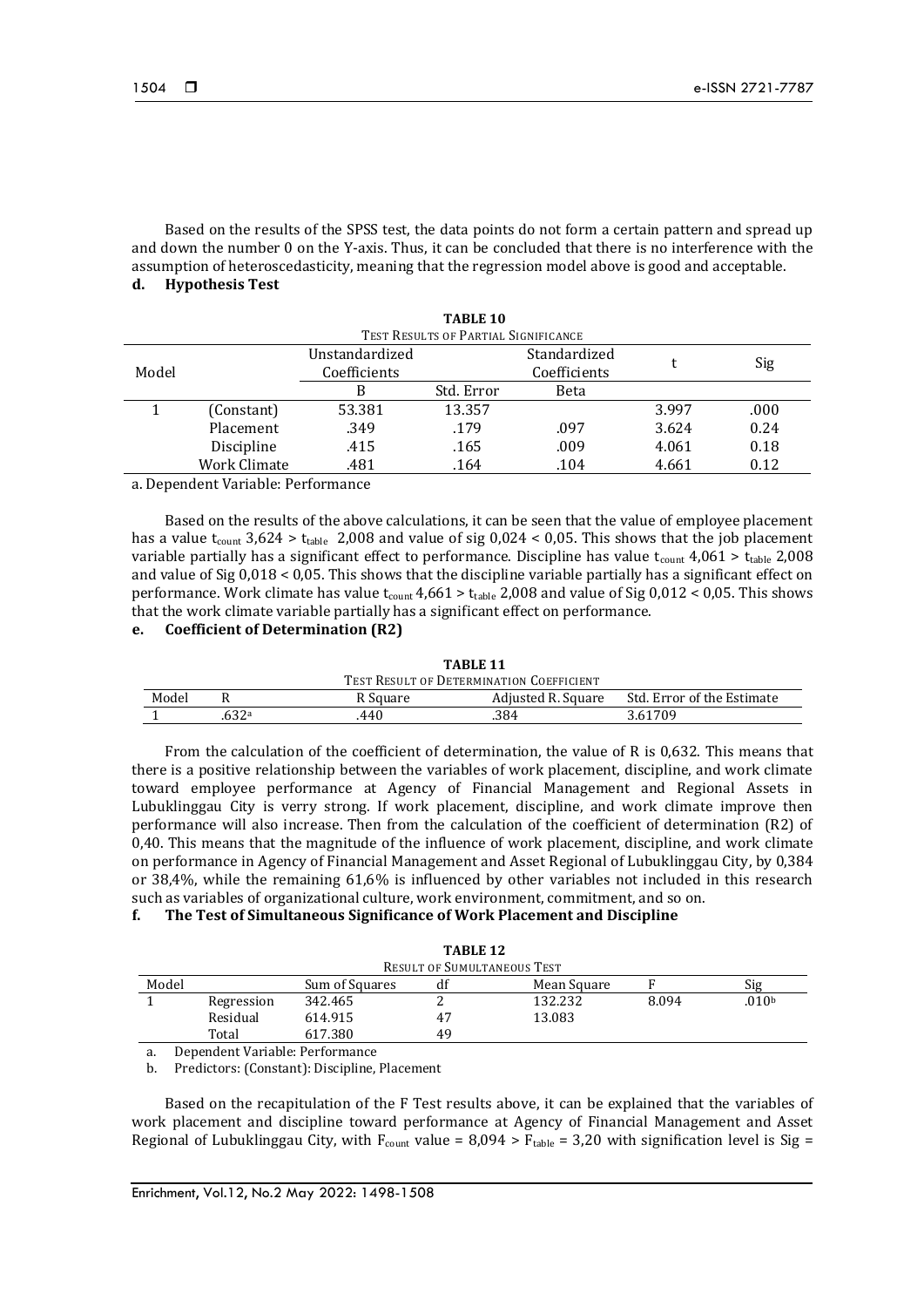$0.010<sup>b</sup> < \alpha = 0.05$  with signification level of 95% and a = 5%. This means that simultaneous work placement and discipline variables have a significant effect on performance at Agency of Financial Management and Asset Regional of Lubuklinggau City. Thus the hypothesis in the study is proven and can be accepted.

# **g. Simultaneous Test of Discipline and Work Climate**

| 1 ADLE 1.)                                       |                |                |    |             |       |       |  |
|--------------------------------------------------|----------------|----------------|----|-------------|-------|-------|--|
| <b>RESULT OF SIMULTANEOUS SIGNIFICATION TEST</b> |                |                |    |             |       |       |  |
| Model                                            |                | Sum of Squares | df | Mean Square |       | Sig   |  |
|                                                  | Regression     | 343.091        |    | 154.527     | 4.118 | .009b |  |
|                                                  | Residual       | 614.289        | 47 | 13.070      |       |       |  |
|                                                  | Total          | 617.380        | 49 |             |       |       |  |
| $\mathbf{r}$                                     | $\blacksquare$ |                |    |             |       |       |  |

**TABLE 13**

a. Dependent Variable: Performance

b. Predictors: (Constant): Work Climate, Discipline

Based on the recapitulation of the F Test results above, it can be explained that the variables of discipline and work climate to performance in Agency of Financial Management and Asset Regional of Lubuklinggau City, with value of  $F_{\text{count}} = 4,118 > F_{\text{table}} = 3,20$  with signification level of Sig = 0,009 <  $\alpha$  = 0,05, with signification level of 95% and a = 5%. This means that together the discipline and work climate variables have a significant effect on performance in Agency of Financial Management and Asset Regional of Lubuklinggau City. Thus the hypothesis in the study is proven and can be accepted.

# **h. Simultaneous Test of Work Plecement and Work Climate**

| TABLE 14                                         |            |                |    |             |       |                   |  |
|--------------------------------------------------|------------|----------------|----|-------------|-------|-------------------|--|
| <b>TEST RESULTS OF SIMULTANEOUS SIGNIFICANCE</b> |            |                |    |             |       |                   |  |
| Model                                            |            | Sum of Squares | df | Mean Square |       | Sig               |  |
|                                                  | Regression | 338.202        |    | 144.101     | 6.316 | .012 <sup>b</sup> |  |
|                                                  | Residual   | 609.178        | 47 | 12.961      |       |                   |  |
|                                                  | Total      | 617.380        | 49 |             |       |                   |  |

**TABLE 14**

Dependent Variable: Performance

Predictors: (Constant): Work Climate, Placement

Based on the recapitulation of the F Test results above, it can be explained that the variables of work placement and work climate to performance at Agency of Financial Management and Asset Regional of Lubuklinggau City, with value of  $F_{\text{count}} = 6.316 > F_{\text{table}} = 3.20$  with signification level of Sig =  $0.012 < \alpha = 0.05$ , and signification level is 95% and a = 5%. This means that together the variables of work placement and work climate have a significant influence on performance at Agency of Financial Management and Asset Regional of Lubuklinggau City. Thus the hypothesis in the study is proven and can be accepted.

#### **i. Simultaneous Test of Work Placement, Discipline and Work Climate**

|       |                                           | TABLE <sub>15</sub> |    |             |       |                    |
|-------|-------------------------------------------|---------------------|----|-------------|-------|--------------------|
|       | TEST RESULTS OF SIMULTANEOUS SIGNIFICANCE |                     |    |             |       |                    |
| Model |                                           | Sum of Squares      | df | Mean Square |       | Sig                |
|       | Regression                                | 382.251             |    | 152.750     | 6.208 | .0006 <sup>b</sup> |
|       | Residual                                  | 609.129             | 46 | 13.242      |       |                    |
|       | Total                                     | 617.380             | 49 |             |       |                    |

Dependent Variable: Performance

k. Predictors: (Constant): Work Climate, Discipline, Placement

Based on the recapitulation of the F Test results above, it can be explained that the variables of work placement, discipline, and work climate toward Performance at Agency of Financial Management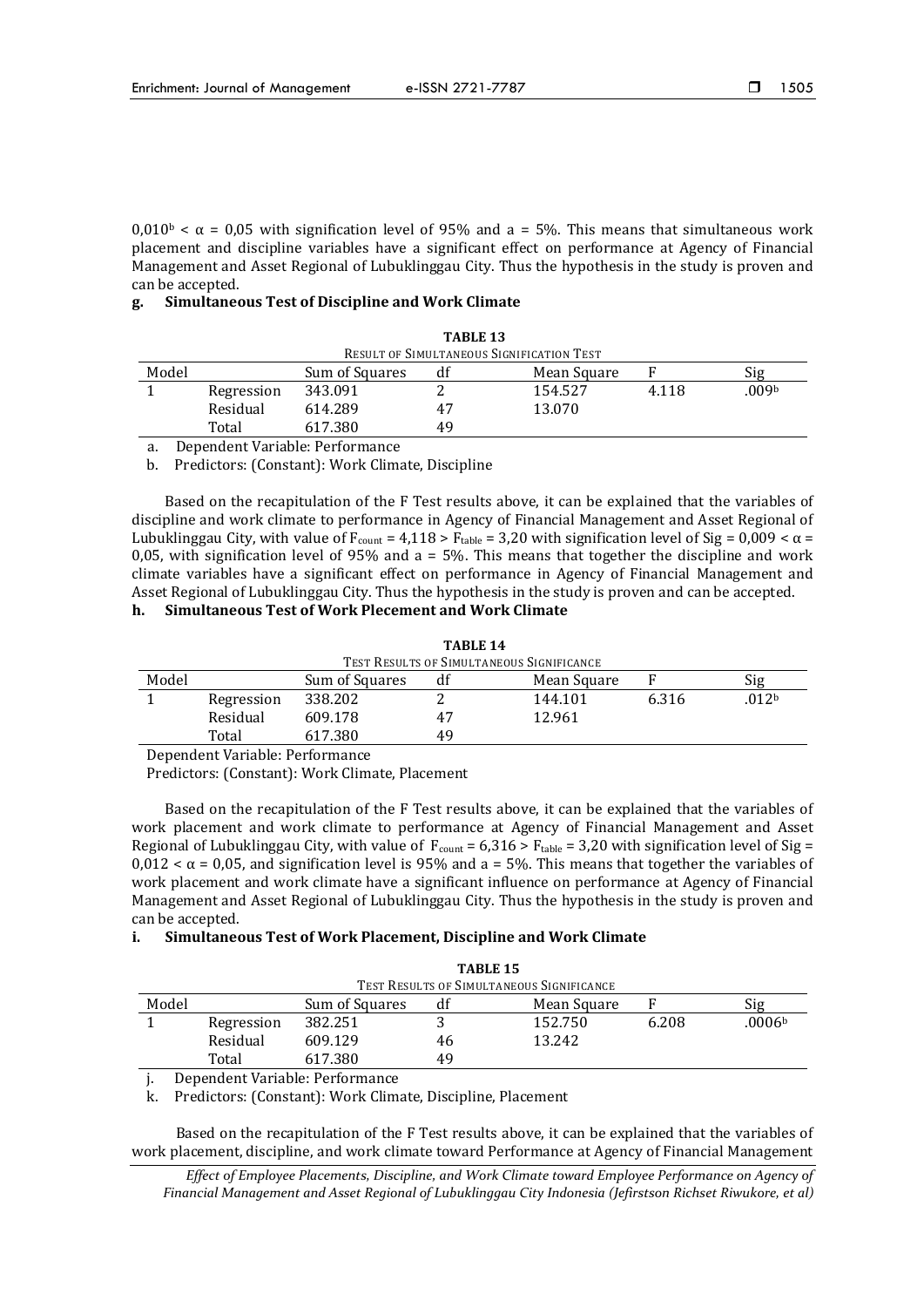and Asset Regional of Lubuklinggau City, with value of  $F_{\text{count}} = 6,208 > F_{\text{table}} = 2,81$  on signification level of Sig = 0,006b <  $\alpha$  = 0,05, with signification level of 95% and a = 5% and db of demoninator = n-k-1 =  $50 - 3 - 1 = 46$  with db of numerator k = number of variables  $-1$  (k = 3). This means that together with the variables of work placement, discipline and work climate have a significant influence toward performance at Agency of Financial Management and Asset Regional of Lubuklinggau City. Thus the hypothesis in the study is proven and can be accepted.

#### **3.2 Research Discussion**

## **a. Effect of Work Placement to Performance**

Based on the recapitulation of the t-test above, it can be explained that the variable of work placement to performance at Agency of Financial Management and Asset Regional of Lubuklinggau City, shows the value of t<sub>count</sub> 3,624 > t<sub>table</sub> 2,008 and value of Sig 0,024 < 0,05. This shows that the research hypothesis is proven and the hypothesis is accepted. The results of research conducted in the field indicate that job placement has a significant effect toward performance at Agency of Financial Management and Asset Regional of Lubuklinggau City, and the results of the calculation of the correlation coefficient obtained the value of  $R = 0.512$ . This means that the job placement variable (X1) and performance (Y) show a strong relationship. The results of this research are consistent with those reported by Runtunuwu et al. (2015) and Rahsel (2016) stated that placement has a positive effect on performance.

#### **b. Effect of Discipline to Performance**

The results of the t-test show that the variable discipline to employee performance at Agency of Financial Management and Asset Regional of Lubuklinggau City, shows the value  $t_{\text{count}}$  4,061 >  $t_{\text{table}}$ 2,008 and value of Sig 0,018 < 0,05. This value means that partially the work discipline variable has a significant effect to performance at Agency of Financial Management and Asset Regional of Lubuklinggau City. This shows that the research hypothesis is proven and the hypothesis is accepted. That is, the discipline has a significant effect to performance at Agency of Financial Management and Asset Regional of Lubuklinggau City, with with a correlation coefficient value of 0,512, which means that there is a strong relationship between work discipline (X2) with performance (Y). The results of this research are in accordance with those reported by Faruq et al. (2017) and Afriansah et al. (2020), that work discipline has a positive and significant effect toward employee performance.

#### **c. Effect of Work Climate to Performance**

Based on the recapitulation of the t-test above, it can be explained that the work climate variable to performance at Agency of Financial Management and Asset Regional of Lubuklinggau City, shows the value t<sub>count</sub> 4,661 > t<sub>table</sub> 2,008 and value of Sig 0,012 < 0,05. This shows that the research hypothesis is proven and the hypothesis is accepted. The results of this research provide information that the work climate has a significant effect to performance at Agency of Financial Management and Asset Regional of Lubuklinggau City, and the results of the calculation of the correlation coefficient obtained the value of  $R = 0.512$ . This means that the variable of work climate (X3) and performance (Y) shows a strong relationship. The results of this research are in accordance with the results of the research reported by Rahsel (2016) and Afriansah (2020) that the work climate has a positive, significant, and simultaneous effect on employee performance. A work climate that is conducive and mutually supportive is a determining factor for the success of organizational performance.

# **d. Effect of Work Placement and Work Discipline toward Performance**

Hypothesis testing of the variables of work placement and work discipline in this study obtained the value of  $F_{\text{count}} = 8,094 > F_{\text{table}} = 3,20$  with signification level of Sig = 0,010 <  $\alpha = 0.05$ , and signification level of 95% with a = 5% and db of demoninantor = n-k-1 = 50 – 2– 1 = 47 and db numerator  $k =$  number of variables  $-1$  ( $k = 3$ ). This means that together the job placement and discipline variables have a significant effect on employee performance at Agency of Financial Management and Asset Regional of Lubuklinggau City. Thus the hypothesis in the research is proven and can be accepted. The results of this research are consistent with the research report of Nizar & Murisal (2016) and Kurniawan (2020) and that work placement (X1) and discipline (X2) simultaneously have a positive effect on performance. However, if there are differences in the results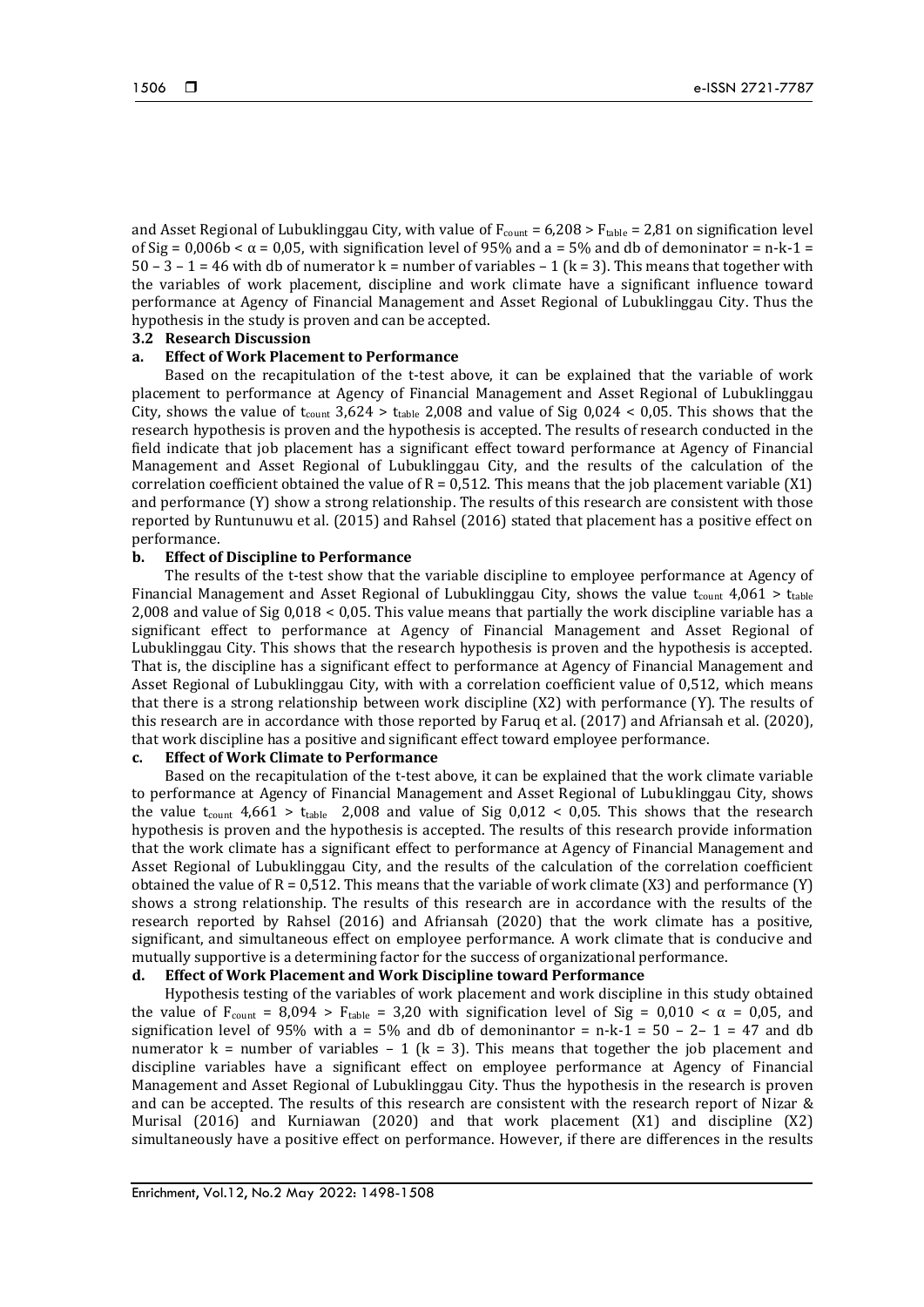of the result, it is strongly influenced by the research locus, the number of respondents, the demographics of the respondents, and the characteristics of the respondents in the research location..

## **e. Effect of Work Discipline and Work Climate to Performance**

Recapitulation of the results of the F Test on the variables of discipline and work climate to employee performance at Agency of Financial Management and Asset Regional of Lubuklinggau City, yields the value of  $F_{\text{count}} = 4.118 > F_{\text{table}} = 3.20$  with a level of significance Sig = 0,009 <  $\alpha$  = 0,05, with a level of significance 95% and a = 5%. This means that together the variables of work discipline and work climate have a significant effect on performance at Agency of Financial Management and Asset Regional of Lubuklinggau City. Thus the hypothesis in the study is proven and can be accepted. The results of this study are consistent with the results of research conducted by Vermeeren et al. (2014) and Runtunuwu et al. (2015) that discipline has a positive and significant effect on employee performance.

#### **f. Effect of Work Placement and Work Climate to Performance**

The results of the recapitulation of the results of the F Test on the variables of work placement and work climate to performance at Agency of Financial Management and Asset Regional of Lubuklinggau City, shows the value of  $F_{\text{count}} = 6,316 > F_{\text{table}} = 3,20$  with a level of significance Sig = 0,012  $\alpha$  = 0,05, with a level of significance 95% and a = 5%. This means that together the variables of work placement and work climate have a significant influence on performance at Agency of Financial Management and Asset Regional of Lubuklinggau City. The state of this study as reported by Rahsel (2016) and Moslerpour et al. (2019) that partially or simultaneously the work climate has a positive and significant effect on employee performance. Work placement is the dominant variable in the research mentioned above. Thus, the hypothesis proposed in this study is proven and acceptable.

#### **g. Effect of Work Placement, Discipline, and Work Climate to Performance**

The results of multiple linear regression calculations obtained the following equation: value a = 53,381, b1 = 0,349, b2 = 0,415 and b3 = 0,481 of value, then value of a and b arranged into multiple linear regression equations  $Y = a + b1X1 + b2X2 + b3X3$ , then the regression equation is as follows: Performance = 53,381 + 0,349 Work Placement + 0,415 Discipline + 0,481 Work Climate. From the equation for the estimated value of the regression function above, it can be seen that the constant obtained is 53,381. This illustrates that without being influenced by the independent variables of work placement, discipline, and work climate, the performance value is  $\beta/a = 53,381$ . Testing the hypothesis in this research obtained the value of  $F_{\text{count}} = 6,208 > F_{\text{table}} = 2,81$  with a level of significance Sig = 0,006  $< \alpha$  = 0,05, with a level of significance 95% and a = 5% and db demoninanator = n-k-1 = 50 – 3 – 1 = 46 and db numerator  $k =$  total of variables  $-1$  ( $k = 3$ ). This means that together the variables of work placement, discipline and work climate have a significant effect to performance at Agency of Financial Management and Asset Regional of Lubuklinggau City. Thus the hypothesis in the study is proven and can be accepted. The results of this study are in accordance with those reported by Ekvall (2013), Marciniak (2015), and Ardianto (2020) that work placement, discipline, and work climate affect employee performance both partially and simultaneously. If an organization wants to improve employee performance, the aspects of employee placement, employee discipline, and a conducive work climate are needed.

## **4. Conclusions**

Based on the results of the analysis and testing of the effect of employee placement, employee discipline, and work climate on employee performance at the Agency of Financial Management and Asset Regional of Lubuklinggau City, it produces information and data analysis results, namely: partially of employee discipline and work climate has a significant effect toward employee performance. Then simultaneously between work placement with discipline, discipline with work climate, work placement with work climate, and jointly between work placement, discipline, and work climate have a positive, significant, and strong correlation to an increase or decrease in employee's performance.